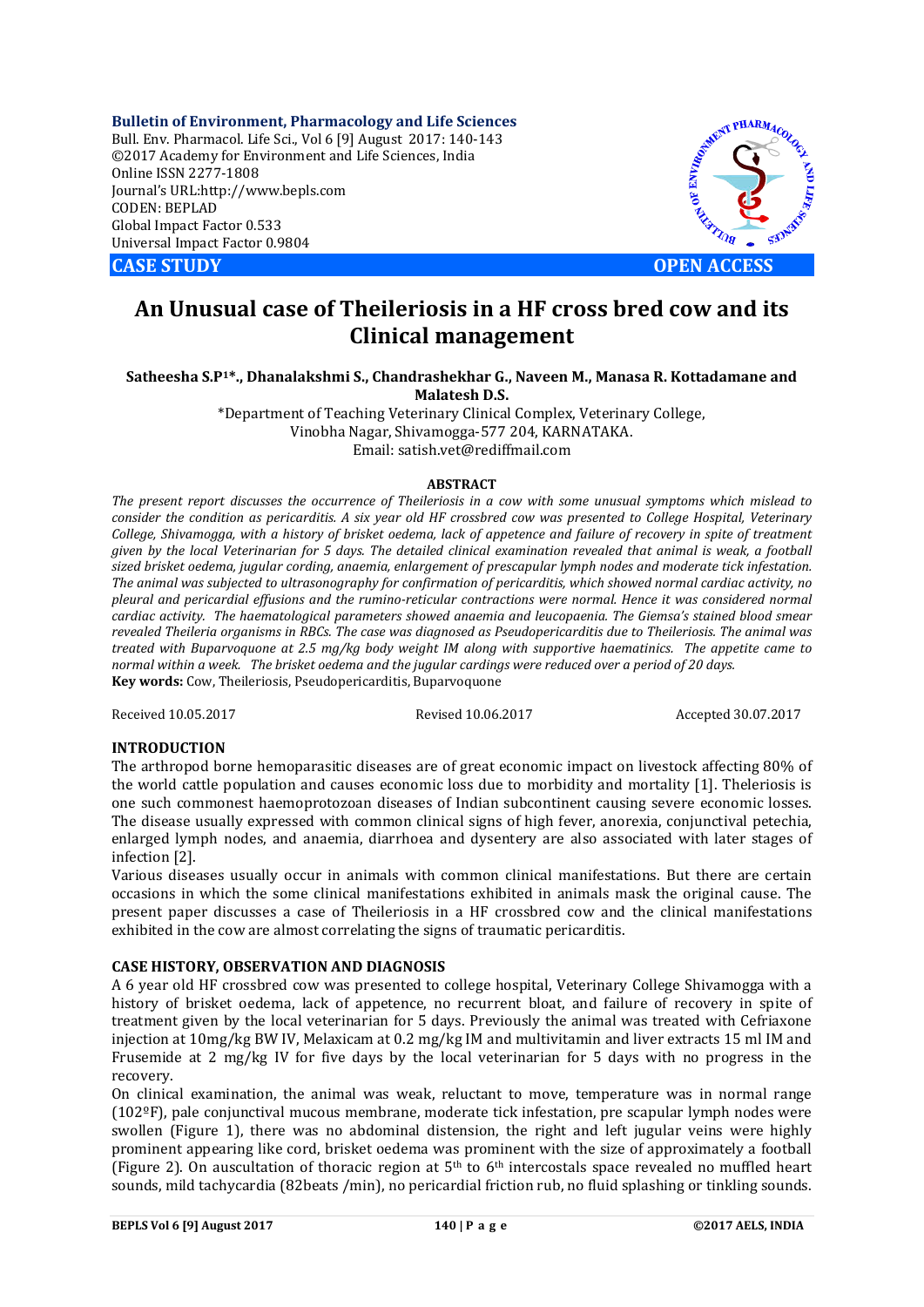## **Satheesha** *et al*

The investigation for the metallic object in the lower reticular area using metal detector revealed no result. The ultrasonography (GE logic book® GE healthcare Pvt. Ltd.), using a 3-MHz microconvex transducer, of ventral thoracic region revealed normal cardiac activity and there is no variation in the cardiac and pericardial structure. There was no pleural and pericardial effusion. The examination of pericardial sac revealed absence of any fibrinous deposits. The ultrasonography also revealed normal reticular and ruminal contractions, no space occupying structures near ventral side of reticulum and rumen (Figure 3 and 4). The haematobiochemical values showed anaemia, (Hb 8.0 g %), and leucopaenia (8000/dl) and the Giemsa's stained blood smear examination revealed presence of Theileria organisms. The aspiration of prescapular lymphnode did not yield the Koch's blue bodies. The case was diagnosed as pseudopericaditis due to Bovine tropical Theileriosis.



**Figure1:** enlargement of prescapular lymph node



**Figure 2**: Brisket Oedema and Jugular engorgement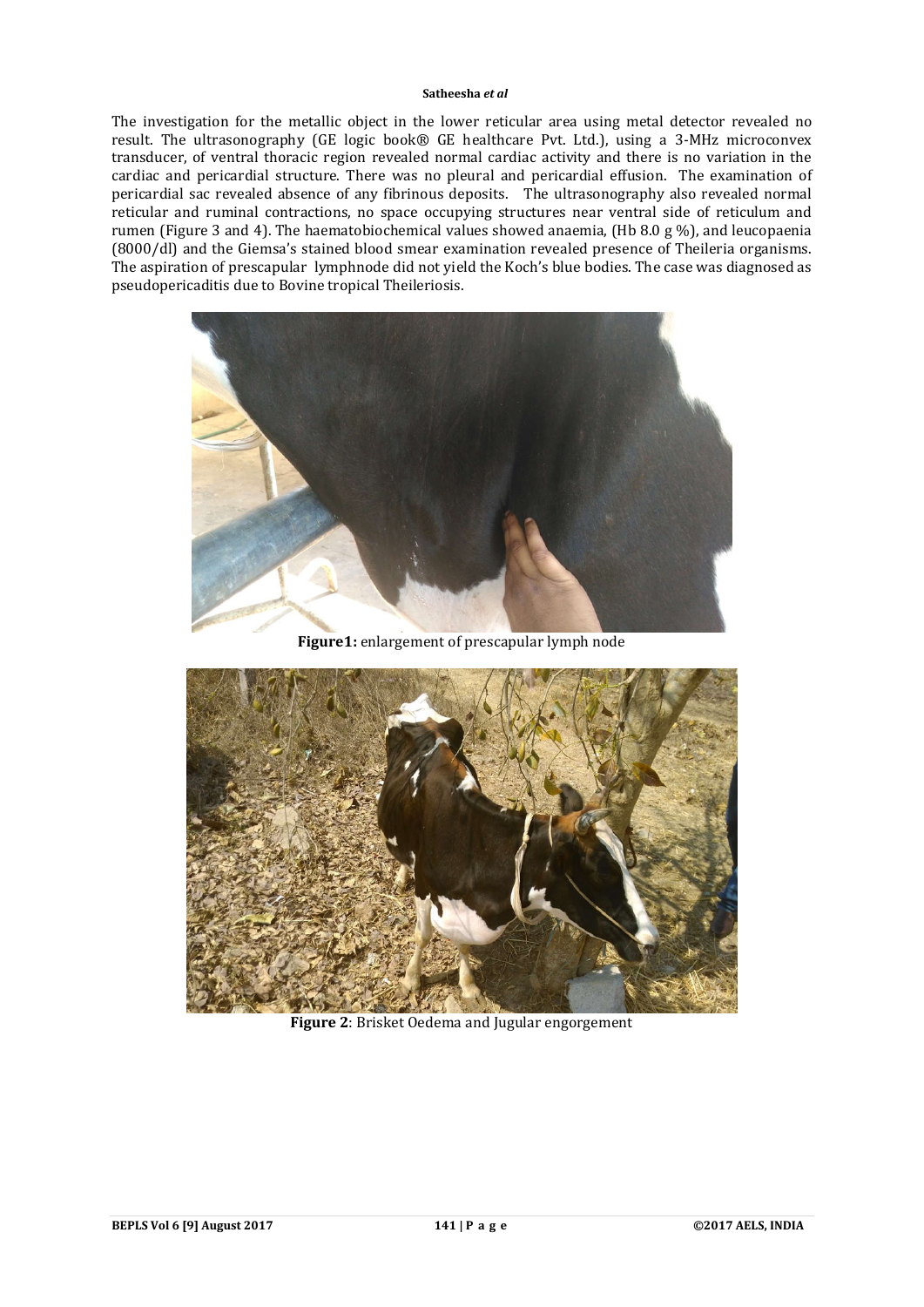**Satheesha** *et al*



**Figure3**: ultrasonography of heart depicting normal structure



**Figure 4:** Ultrasonography of reticulum having normal structure



**Figure 5**: Recovered animal 20 days after treatment. No jugular engorgement and brisket oedema.